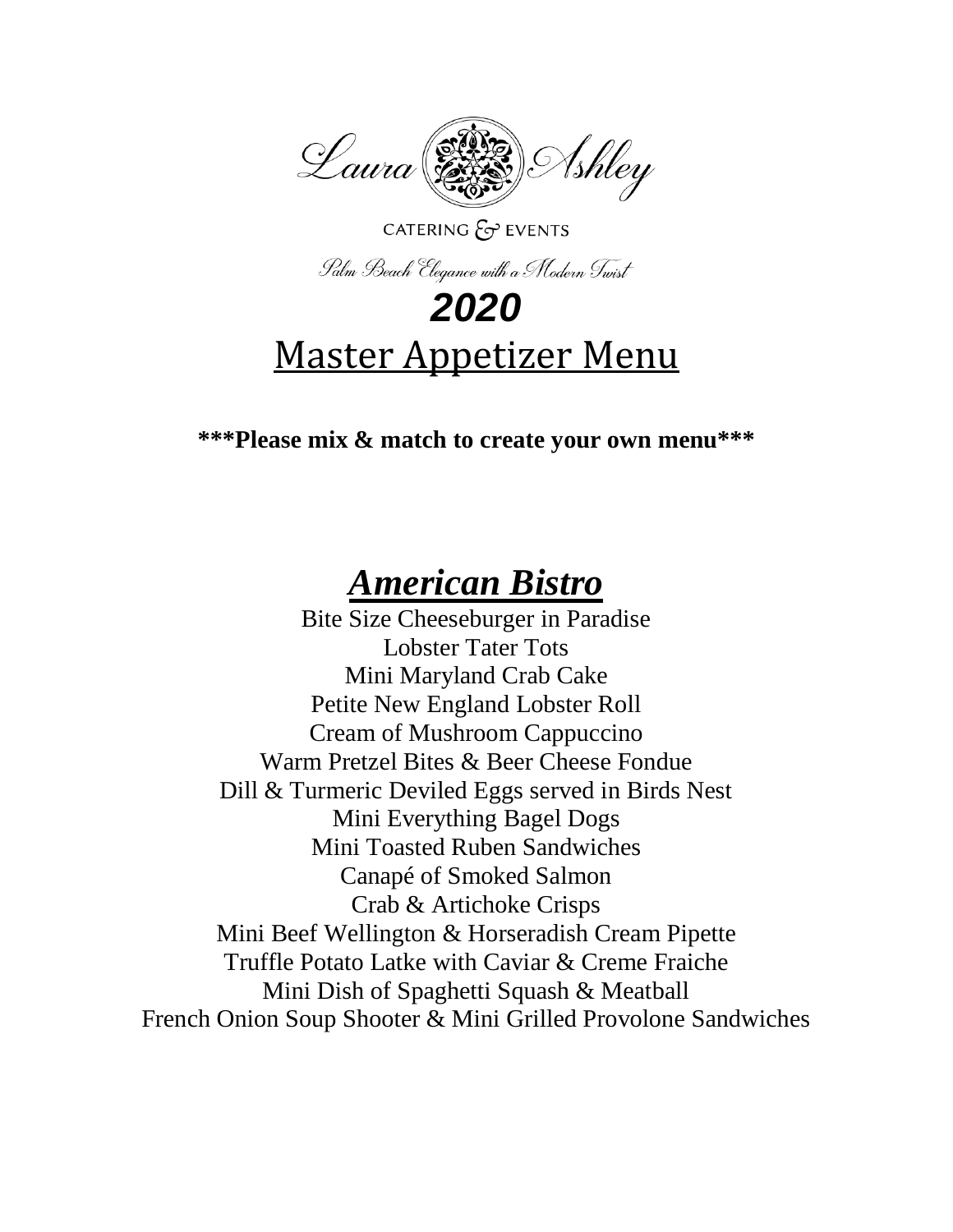#### *Far East Bites*

Mini Ahi Tuna Taco Mini Bahn Mi Sandwiches Mini Hawaiian Ahi Tuna Poke' Bowls Orange Ginger Glazed Shrimp Lollipops Seared Asian Pork Dumpling in Asian Spoon Thai Sesame Crab Cakes with Ginger Aioli Coconut Shrimp with Pineapple Sweet Thai Chili Sauce Grilled Chicken Satay with Peanut Sauce

#### *Southern Comfort*

Cauliflower Hush Puppies Chicken Sausage & Cheddar Waffle Lollipops Pulled Pork & Mini Corn Cake Waffle Parmesan Fried Pickles Mini Fried Mac & Cheese Shooters of Heirloom Tomato Soup & Grilled Cheddar Cheese

## *South of the Boarder*

Mini Chicken Quesadillas Mini Shrimp Quesadillas Lime Cilantro Marinated Shrimp Lollipop Cuban Spring Roll served in Cigar Box NY Strip Steak Skewer & Chimichurri Dipping Sauce Sweet and Spicy Pulled Pork on Tostones Bite Size Beef Empanadas Baja Shrimp Tacos

**(Continued)**